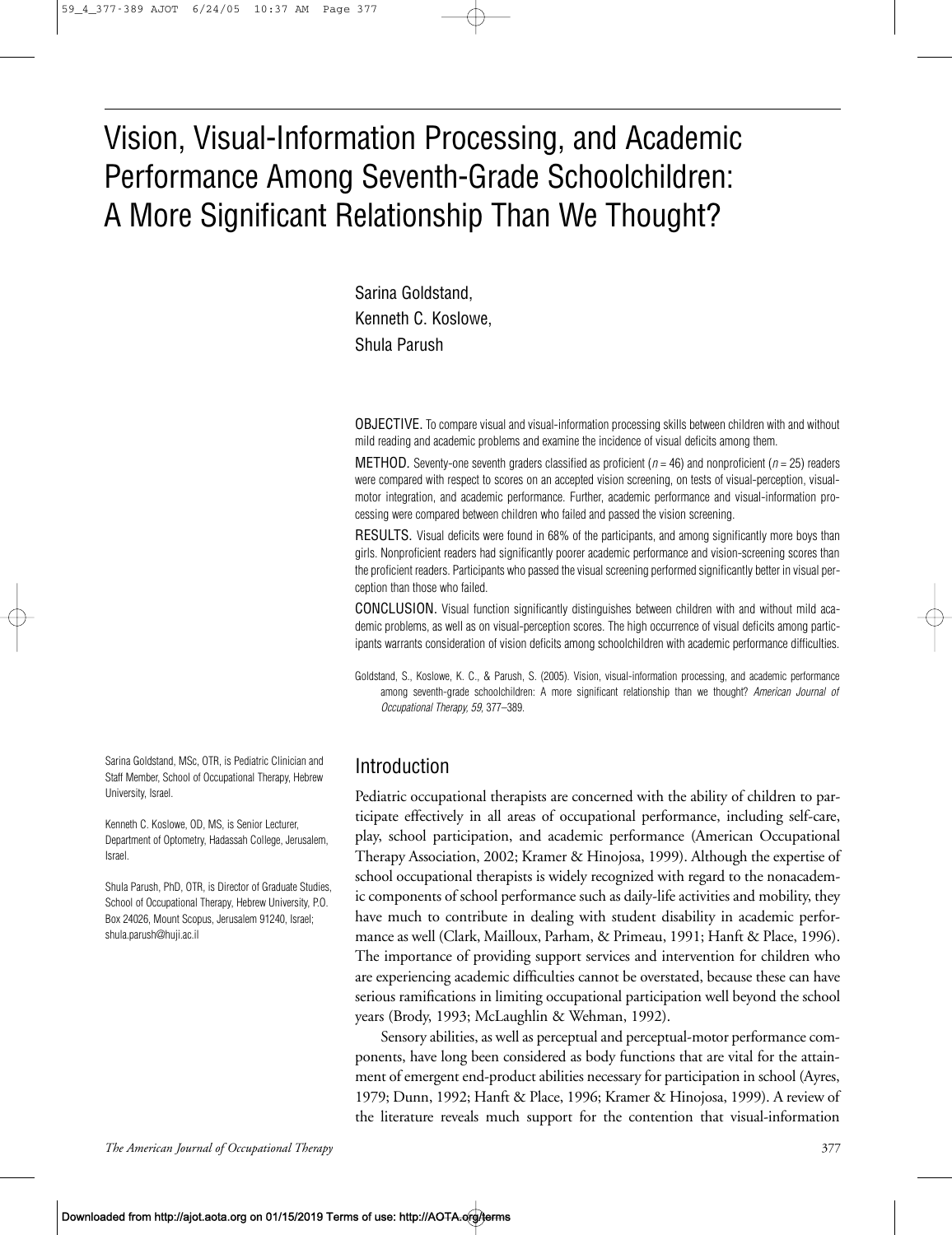processing (i.e., visual perception and visual-motor integration) plays an important role in aspects of academic performance, such as reading and handwriting (Case-Smith, Rogers, & Haas-Johnson, 1996; Chu, 1997; Dunn, 2000; Kimball, 1999; Schneck, 2001). In fact, when Australian occupational therapists were surveyed with regard to the performance components they would evaluate in a child with learning disabilities and perceptual motor deficits, 100% of the respondents listed visual-perceptual abilities and 57% included visual-motor integration skill (Wallen & Walker, 1995). In an earlier study, Kavale (1982) performed a meta-analysis of 161 major studies relating visual perception and reading performance. His results indicated that visual perception is a significant correlate of reading achievement, and is predictive of reading performance in school, especially during the preschool and primary school grades (1982).

However, the belief that adequate visual-information processing underlies academic functioning is not universal. In fact, some researchers found that the visual-perceptual and spatial abilities of learning disabled students were not significantly different than those of typical students (Snowling, 2001; Vellutino, 1987).

In recent years professionals across multiple disciplines, including occupational therapists, have attempted to impress upon clinicians the importance of considering the influence of visual skills other than higher-level visual-information processing ability on their client's ability to function. They have emphasized that to establish best practices clinicians should also consider the status of their client's basic visual skills, such as oculomotor and binocular visual function (Birnbaum, 1993; Bouska & Galloway, 1991; Chaikin & Downing-Baum, 1997; Koslowe, 1991, 1995; Scheiman, 1997; Schneck, 2001; Warren, 1993a, 1993b). These are skills that are thought to be responsible for the ability to gather visual input accurately, efficiently, and comfortably from the surrounding environment (Erhardt & Duckman, 1997; Scheiman; Schneck). In fact, some professionals who value a holistic model of human performance, regard vision as the point of entry into the total process of intellectual development that is composed of "effective reception of information, the integration of that data with all other relevant data, and the observable performance that is demonstrated in the decisions of the individual" (Getman, 1984, p. 15). Moore (1996) echoes this belief in her statement that "vision is our most important sense for learning, memory, and interacting with our environment" (p. 16). The contention of these professionals is that the quality of visual input is primary to the perceptual process and they have gone to some lengths to delineate the direct influence that visual skills have on various occupational performance skills (Bouska & Galloway; Erhardt, 1990; Titcomb, Okoye, & Schiff, 1997; Toglia, 1989; Warren, 1993a, 1993b). For example, Kulp and Schmidt (1996) emphasize the importance of accurate and efficient oculomotor skills for daily functional tasks such as reading, copying from the blackboard, taking tests, and activities requiring eye–hand coordination. In fact, research has indicated that the influence of oculomotor behaviors on reading ability remains significant even when controlling for language and attentional deficits (Eden, Stein, Wood, & Wood, 1994; Poynter, Schor, Haynes, & Hirsch, 1982).

The literature also supports the finding that a significant association exists between binocular vision and reading deficiencies as well (Grisham, Sheppard, & Tram, 1993; Krumholtz, 2001; Stein, Richardson, & Fowler, 2000). If so, this is relevant information for the occupational therapist school practitioner, since the binocular visual status of students could be one of the underlying components affecting their reading performance (Schneck, 2001).

However, the relationship between visual function and academic performance is the subject of much controversy. In fact, in a policy statement by the American Academy of Pediatrics Committee on Children With Disabilities, the American Association for Pediatric Ophthalmology and Strabismus, and the American Academy of Ophthalmology (1992) it was stated that "visual problems are rarely responsible for learning difficulties" (p. 125). This view was refuted in turn by a joint statement issued by the American Academy of Optometry and the American Optometric Association (1999), and by a critical review in which the scholarship and arguments of the aforementioned policy statement were questioned (Bowan, 2002). Thus, despite a preponderance of research that exists that supports the belief that visual function plays a role in ensuring academic performance, the exact nature of the relationship between basic visual skills and academic abilities remains a complex and controversial topic.

A number of occupational therapy clinicians and researchers have voiced their concern that basic visual skills needed for accurate and efficient reception of visual input (such as oculomotor function and binocular vision), should be routinely considered when children with academic performance difficulties are referred for occupational therapy evaluation and treatment (Bouska, 1991; Schneck, 2001; Tsurumi & Todd, 1997). In fact, a number of authors have even included detailed recommendations and resources for the performance of specific vision screening techniques by occupational therapists, to encourage them in this practice (Chaiken & Downing-Baum, 1997; Scheiman, 1997; Schneck). Furthermore, it has been suggested that visual problems that remain undetected may result in invalid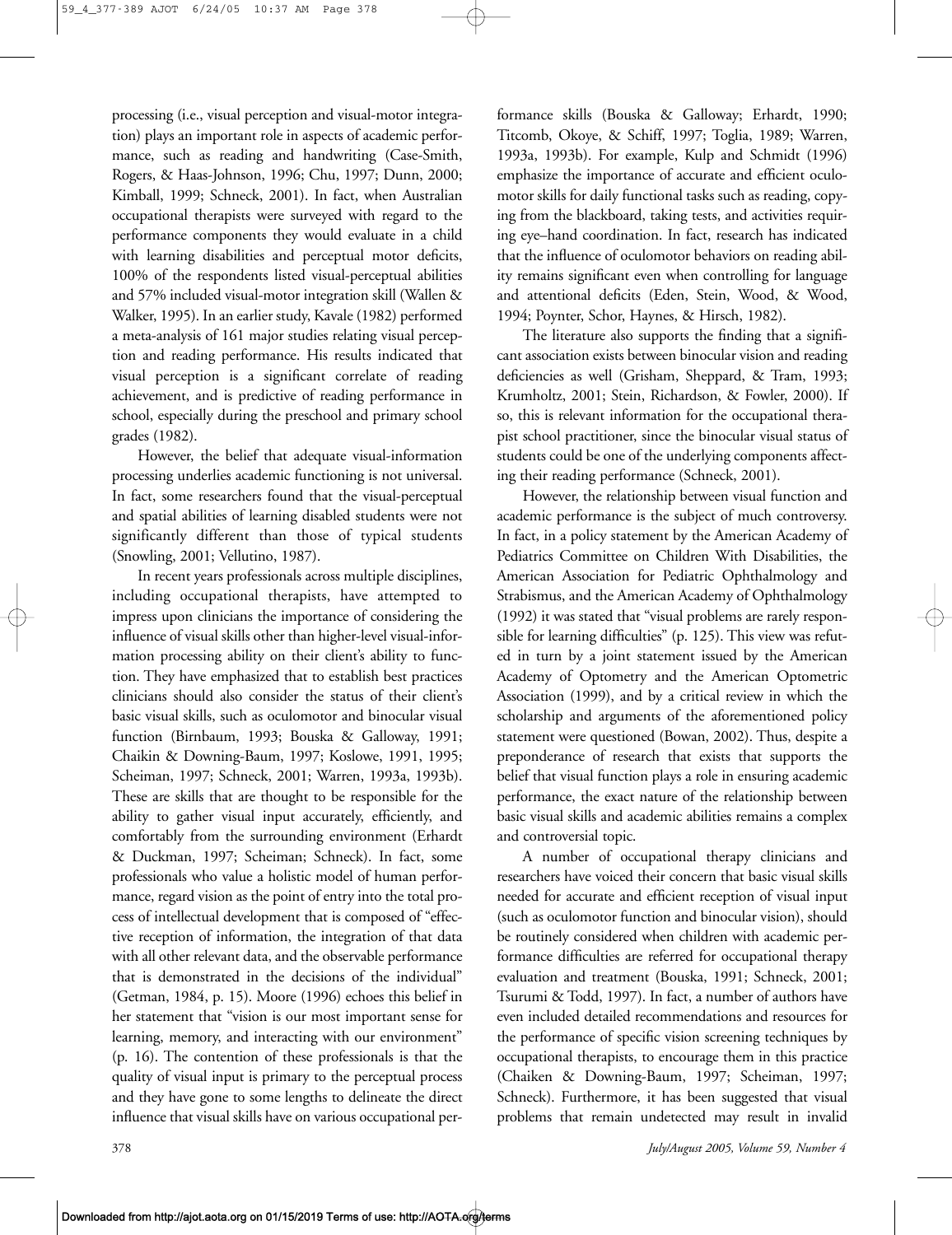assessment results, inaccurate clinical reasoning, and ineffective treatment regimens (Bouska & Galloway, 1991; Koslowe, 1991; Scheiman).

Another reason for consideration of visual problems in occupational therapy practice is that studies have indicated that some children with visual problems may have to work harder than their peers to perform well in school (Birnbaum, 1984, 1993; Bullimore & Gilmartin, 1988; Cooper et al., 1987; Perreault, 1992). In fact, since students spend from 30%–60% of their school day on sustained reading, writing, and other near-point tasks (McHale & Cermak, 1992; Ritty, Solan, & Cool, 1993) some children with "hidden" visual deficits may become discouraged, perhaps even responding to their difficulties by avoiding the performance of tasks they find difficult to perform (Castanes, 2003; Garzia, 1994; Solan, 1985, 1993). In a recent study, Castanes emphasizes that failure to detect visual deficits may even affect long-term vision outcomes, education achievement, and self-esteem. Moreover, empirical studies have revealed that covert visual deficits that interfere with children's ability to take in information may cause them to behave in ways reminiscent of children with behavioral, emotional, or attention problems. As a result, these children are often misunderstood and misjudged by their teachers and parents (Daniels & Ryley, 1991; Johnson, Nottingham, Stratton, & Zaba, 1996; Zaba, 2001). Therefore, because occupational therapists are ideally suited and positioned to take note of potential visual problems and are experienced observers of human performance, they may play a significant role in the early identification of unrecognized visual deficits and thereby help prevent the development of potential secondary behavioral and emotional sequel (Titcomb et al., 1997).

Further, since the visual system is enormously complex and integrates with a vast number of human body functions, visual disorders often accompany a wide variety of developmental anomalies found within the populations of children who are frequently referred for occupational therapy evaluation and treatment (Roley & Schneck, 2001). These include children born prematurely and/or of very low birth weight (Mozlin, 2001; Powls, Botting, Cooke, Stephenson, & Marlow, 1997) as well as children with physically and mentally handicapping conditions (Erhardt, 1987; Farrar, Call, & Maples, 2001; Horowitz, Oosterveld, & Adrichem, 1993; Roley & Schneck). It has also been found that undetected visual problems are significantly prevalent among populations of academically and behaviorally at-risk children (Festinger & Duckman, 2000; Johnson, Blair, & Zaba, 2000; Maples, 2003). Moreover, it is important to note that even among the nonhandicapped school population, a staggering number of children have

been reportedly identified as having visual problems; up to 20% of preschoolers and from 13%–29% of school-age children (Krumholtz, 2001; Preslan & Novak, 1996; Rouse et al., 1999; Zaba, 2001). Consequently, the vision of many children in school is insufficient for the task demands required of them (Gilligan, Mayberry, Stewart, Kenyon, & Gaebler, 1981; Weber, 1980). As such it is incumbent upon therapists to gain a better understanding of visual deficits, and how they may limit children's academic performance. In this way clinicians can be better prepared to plan appropriate interventions so as to optimize children's participation in relevant occupational areas in the future.

Finally, an issue of great import to occupational therapists who service children is the significance of the visualinformation processing tests often administered as part of evaluation and treatment outcome test batteries. Therapists need to be sure that what appear to be visual-perceptual or visual-motor integrative deficits, do not potentially stem from other underlying visual anomalies (Bouska & Galloway, 1991; Warren, 1993a, 1993b). In fact, a significant association was revealed between visual-motor integration scores and binocular visual function in a study performed on a cohort of 141 six-year-old children who were born prematurely (Jongmans et al., 1996). In a related study, Tassinari and Eastland (1997) report an 85% success rate in improving scores from passing to failing on the Developmental Test of Visual-Motor Integration (Beery, 1989) among patients who were treated for deficient functional visual skills that included oculomotor and binocular visual skills. In contrast, when Brodney, Pozil, Mallinson, & Kehoe (2001) examined children who had undergone treatment of visual efficiency skills, they found that despite an improvement in the children's oculomotor and binocular visual functioning, no significant changes were found in their scores on visual perception or visual-motor integration assessments.

In summary, it appears that although the literature as a whole supports the view that deficits in visual efficiency skills (i.e., binocular vision and oculomotility) may have a negative effect on school performance, this issue remains fraught with controversy. Furthermore, there is insufficient data with regard to the possible effect that visual deficits may have on performance on higher-level visual-information processing assessments, such as those that evaluate visual-motor integration and visual perception.

Therefore, the current study was designed with the following purposes in mind. The first was to assess the vision of seventh-grade students in an urban middle school and to determine the overall incidence and gender distribution of visual skill deficits. The second purpose was to compare the visual skill and visual-information processing abilities of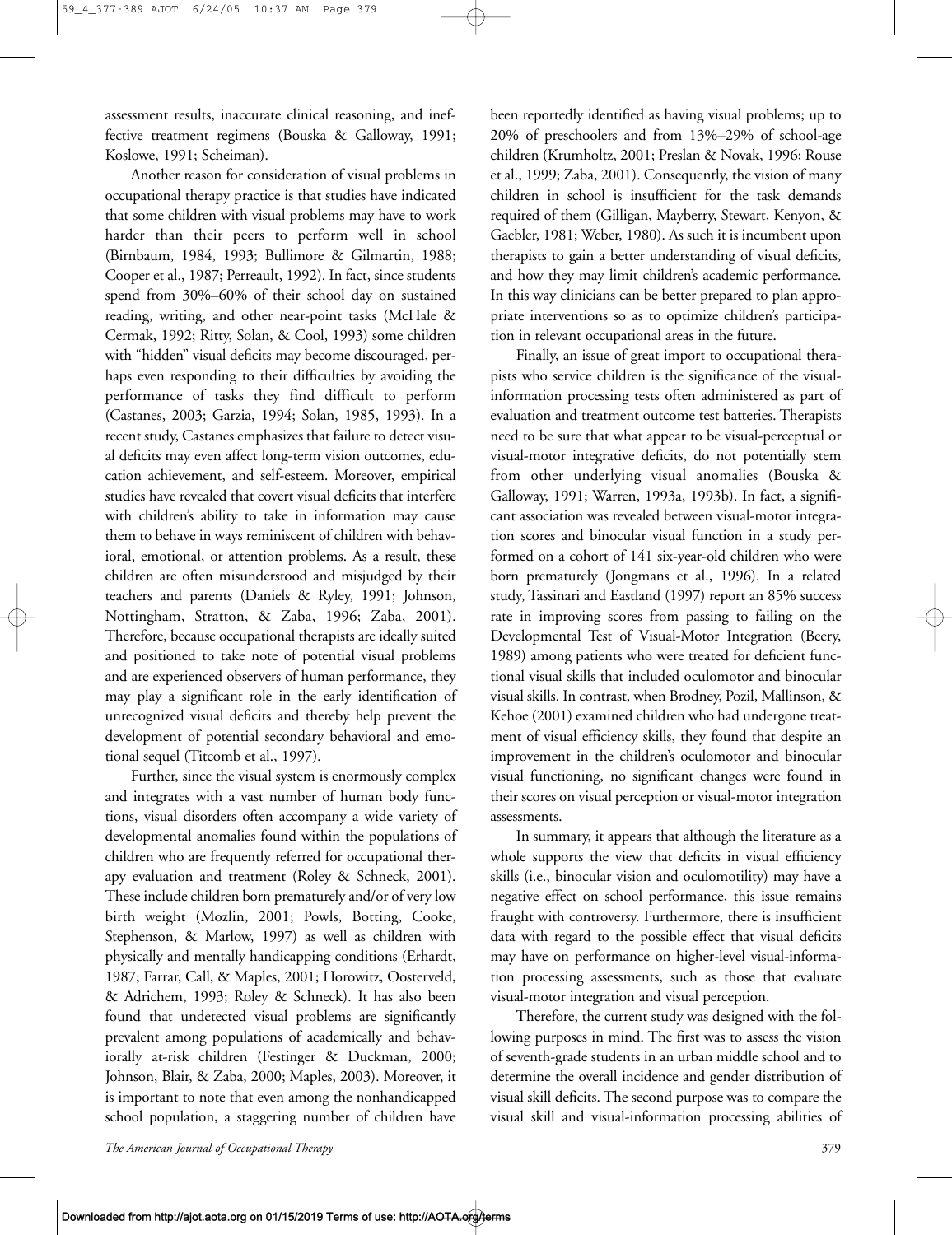schoolchildren with and without mild reading and academic difficulties. This was accomplished by administering a well-recognized optometric vision screening and visualinformation processing assessments to children who passed a reading screening test as well as to classmates who failed this screening, and whose reading problems were confirmed through an in-depth reading assessment. The participants' classroom teachers were also asked to rate the children's academic performance in order to examine whether the group division according to reading status also reflected differences in academic achievement. Another purpose of this research was to compare the mean academic performance and scores on standardized visual-information processing assessments between children who passed the vision screening and those who failed the vision screening.

# Method

This study used a group comparison design to identify possible differences in visual skills and visual-information processing assessment scores between children with and without mild reading and academic problems. Next, academic performance and visual-information processing test scores were compared between children with and without visual deficits. In addition, the incidence and gender distribution of visual deficits of all the seventh-grade participants were examined.

## *Participants*

This study used a convenience sample of 71 seventh graders (average age 12 years and 7 months) in a middle school in Jerusalem. Subject selection was the task of the school's learning disabilities education specialist. Out of the 180 seventh-grade students who took the Altalef Reading Screening Test (Altalef, 1994) at the beginning of the school year, 25 students failed the exam. These students, whose difficulty in reading was then confirmed through the Tikva Reading Test (Altalef, 1982), an in-depth reading evaluation, comprised the nonproficient readers group. Each nonproficient reader was matched according to class membership, age, and socioeconomic status (Hartman, 1975) to two students who passed the Reading-Screening Test (*n* = 50), forming the proficient-readers group. Students receiving support services (including remedial education, occupational, physical, or speech therapy), new immigrants to the country (whose command of Hebrew reading is expected to be poor), and students with significant visual impairments were excluded from the study. As a result of this, four students from the proficient readers group were dropped from the study, resulting in final counts of 46 proficient readers

(25 male, 21 female), and 25 nonproficient readers (16 male, and 8 female).

## *Instruments*

*The Altalef Reading Screening Test (Altalef, 1994)* is a quick screening for overall Hebrew reading ability. It is composed of six paragraphs, after each of which the examinees are asked four multiple choice questions regarding the content of the paragraph. The cut-off point for passing was established to be correct responses to 15 of the 24 screening items, as determined through the population standardization by the Henrietta Szold Institute: Israeli National Center of Behavioral Sciences and Pedagoguery Administration under whose auspices the test was designed. This tool is designed for group screening and is administered routinely to each new seventh-grade class in most Israeli middle schools.

*The Tikva Reading Test (Altalef, 1982)* was used in this study to confirm the existence of reading dysfunction among the students who failed the Reading Screening Test. An in-depth assessment of reading ability, the Tikva is a diagnostic-didactic evaluation developed by "Shiluvim," the Israeli Center for Educational Evaluation. The tool is designed to analyze basic phonological skills as well as comprehension and proficiency in silent reading and recitation in Hebrew language. Test items were targeted to address reading ability of typical seventh-grade Israeli students. The Tikva is scored according to precise criteria as determined by the test developers, and examinees' performance is compared to a standardized profile to determine if they passed the test.

*The Modified Clinical Technique (MCT)* (Blum, Peters, & Bettman, 1959) was the optometric vision screening chosen for this study. Specifically, the 12 MCT subtests administered included: visual acuity far, visual acuity near, retinoscopy, ophthalmoscopy, color vision, cover test far, cover test near, near point of convergence (NPC), stereopsis, suppression (Worth 4-Dot), visual tracking, and saccades. Items are scored individually as  $2 =$  pass, or  $1 =$  fail, as determined by criteria determined by the test developers. In addition, the MCT developers set the cut-off criteria for overall performance on the screening to be the failure on one or more of the subtests. Optometrists report that the MCT is a valid and reliable tool that can detect visual problems with great accuracy (sensitivity =  $0.96$ , specificity =  $0.98$ ) and has a 97% accuracy rate in determining whether a child needs further visual assessment (Blum et al., 1959; Hammond & Schmidt, 1986; Peters, 1984; Schmidt, 1990, 1997).

To enable a more focused investigation of the visual abilities of the study participants, the MCT items were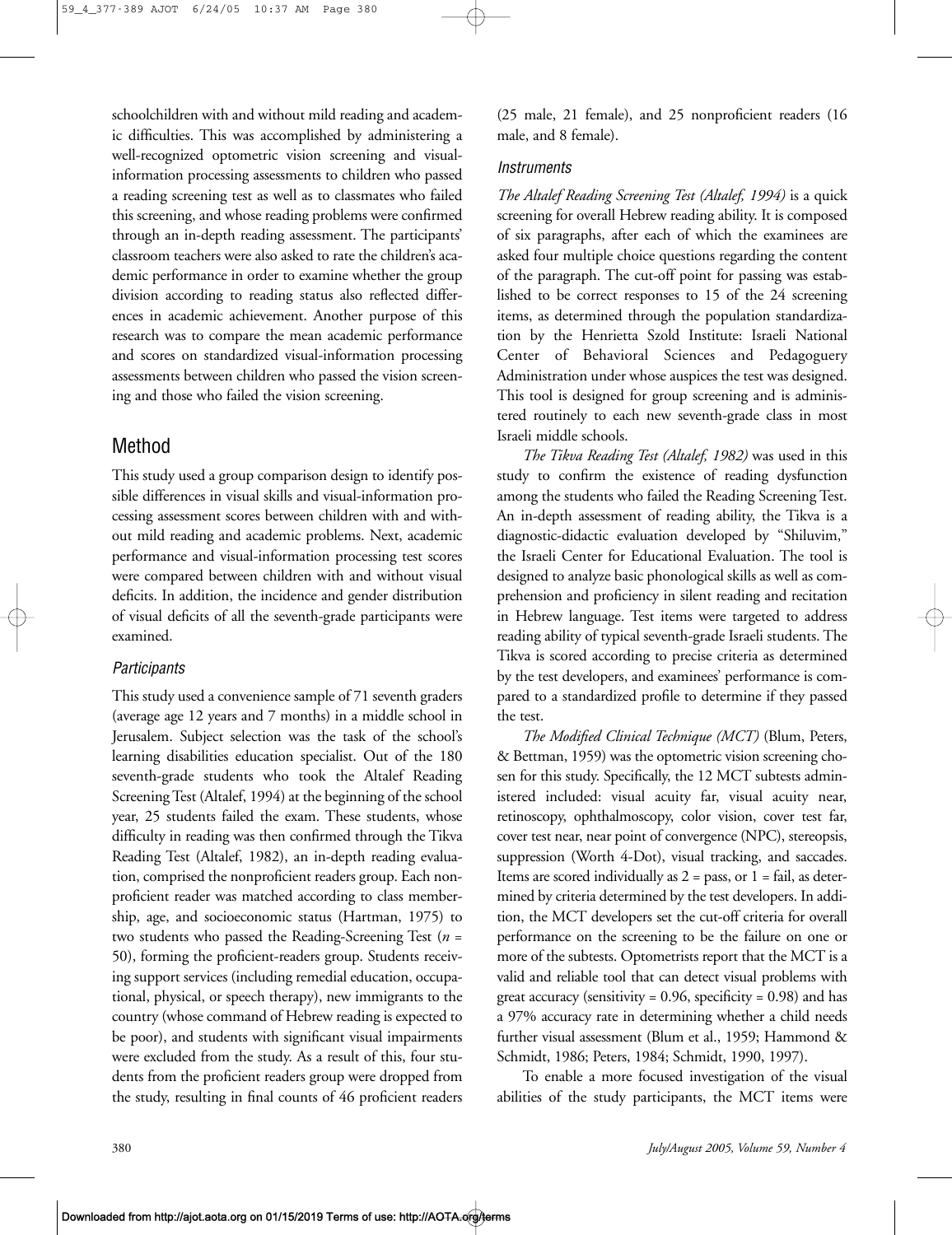divided into two functional categories: (1) Visual Efficiency (i.e., saccades, visual tracking, cover test far, cover test near, near point of convergence, suppression [Worth 4-Dot] and stereopsis), and (2) Visual Health (i.e., visual acuity far, visual acuity near, retinoscopy, ophthalmoscopy, and color vision). Total Vision refers to the participants' performance on the total MCT screening, as opposed to performance in the items within the categories of Visual Efficiency and Visual Health. In comparing participants' performance, Total Vision was defined as the total number of MCT screening test items in which the child failed (i.e., did not meet pass criteria). The participants' scores on Visual Efficiency and Visual Health were defined as the number of test items failed in each of these categories respectively.

*The Developmental Test of Visual-Motor (VMI) Integration, 4th Edition, Revised* (Beery & Buktenica, 1997) contains a series of 24 geometric forms that are to be copied with pencil in the protocol book. Scoring is obtained based on the number of forms correctly copied according to the author's specific criteria, up to three consecutive failures. The new supplemental subtests in this edition of the VMI (Visual Perception and Motor Coordination) were not administered. The VMI was normed on 3–18-year-olds and have been demonstrated to have content, concurrent, and construct validity through extensive investigation. Test–retest, interrater, and internal reliability for the visualmotor integration component were determined to be *r* = .92 (Beery & Buktenica).

*The Motor-Free Visual-Perception Test (MVPT-R)* (Colarusso & Hammill, 1996) is a quick non-motor measure of visual-perceptual ability. It is a standardized multiple choice test whose norms were determined on children from 4–11 years of age, however test developers report the recently restandardized edition includes new items appropriate for use with adults. Scoring requires adding the number of correct choice responses. The MVPT–R was found to have high test–retest reliability  $(r = .81)$  as well as internal reliability (*r* = .88). Criterion validity was determined relative to academic performance  $(r = .38)$  and to intelligence  $(r = .31)$ .

*The Revised Conners Parent and Teacher Rating Scale* (Goyette, Conners, & Urlick, 1978) is one of the most widely used behavioral checklists used to collect information about a child's activity and attentional levels. It was designed to be completed by teachers and/or parents. For this study, the Conners was administered to control for the contribution of attention to academic performance. Teachers were asked to complete the checklist for their student subjects, by indicating whether each of 10 behaviors was problematic for the child in question on a 4-level Likert scale (where "0" indicates that the behavior is not a problem

at all, and "3" indicates that the behavior is very much a problem). Point scores for all the responses were summed and used in data analysis.

*The Academic Performance Questionnaire* was designed by the study's researchers to collect information regarding the subjects' academic performance. Each classroom teacher was asked to divide the class into quadrants according to their academic performance in reading, spelling, mathematics, composition, and general academic success. For each academic subject, participants who performed within the top quadrant of the class were given a score of "4," those in the second quadrant were given a score of "3," those in the third quadrant were given a score of "2," and those in the lowest quadrant were given a score of "1."

This technique for measuring academic performance was used since it had been found in previous studies to be equally or more accurate than standardized academic achievement measures (Cole, Martin, Powers, & Truglio, 1996; Feinberg & Shapiro, 2003; Gresham, Reschly, & Carey, 1987; Mercer, Algozzine, & Trifiletti, 1988; Teisl, Mazzocco, & Myers, 2001).

The participants' mean academic performance was operationally defined as the average value of their scores on these academic subjects.

The questionnaire form included a segment in which general demographic information was obtained, including questions about parents' education and fathers' occupation, for the calculation of subjects' socioeconomic status (SES) according to Hartman's (1975) formula: SES = ({ME + FE} / 2 + FO) / 2 (Hartman, 1975).

This segment of the questionnaire was also used to identify students receiving support services (occupational, physical, or speech therapy) and those who were new immigrants to the country, defined as exclusionary criteria to determine students' eligibility for participation in the study.

### *Procedure*

The Altalef Reading Screening Test (Altalef, 1994) was administered by the classroom teachers at the beginning of the school year. Over the course of the first 2 months of the school year, two expert reading examiners administered the Tikva Reading Test (Altalef, 1982) to the 25 students who received scores below the cut-off point for passing the screening test. The Tikva test results confirmed these students' reading problems. Each nonproficient reader was then matched according to class membership, age, and socioeconomic status (Hartman, 1975) to two proficient readers. The proficient and nonproficient readers formed the study comparison groups. All students and their parents gave their consent to participate in this study.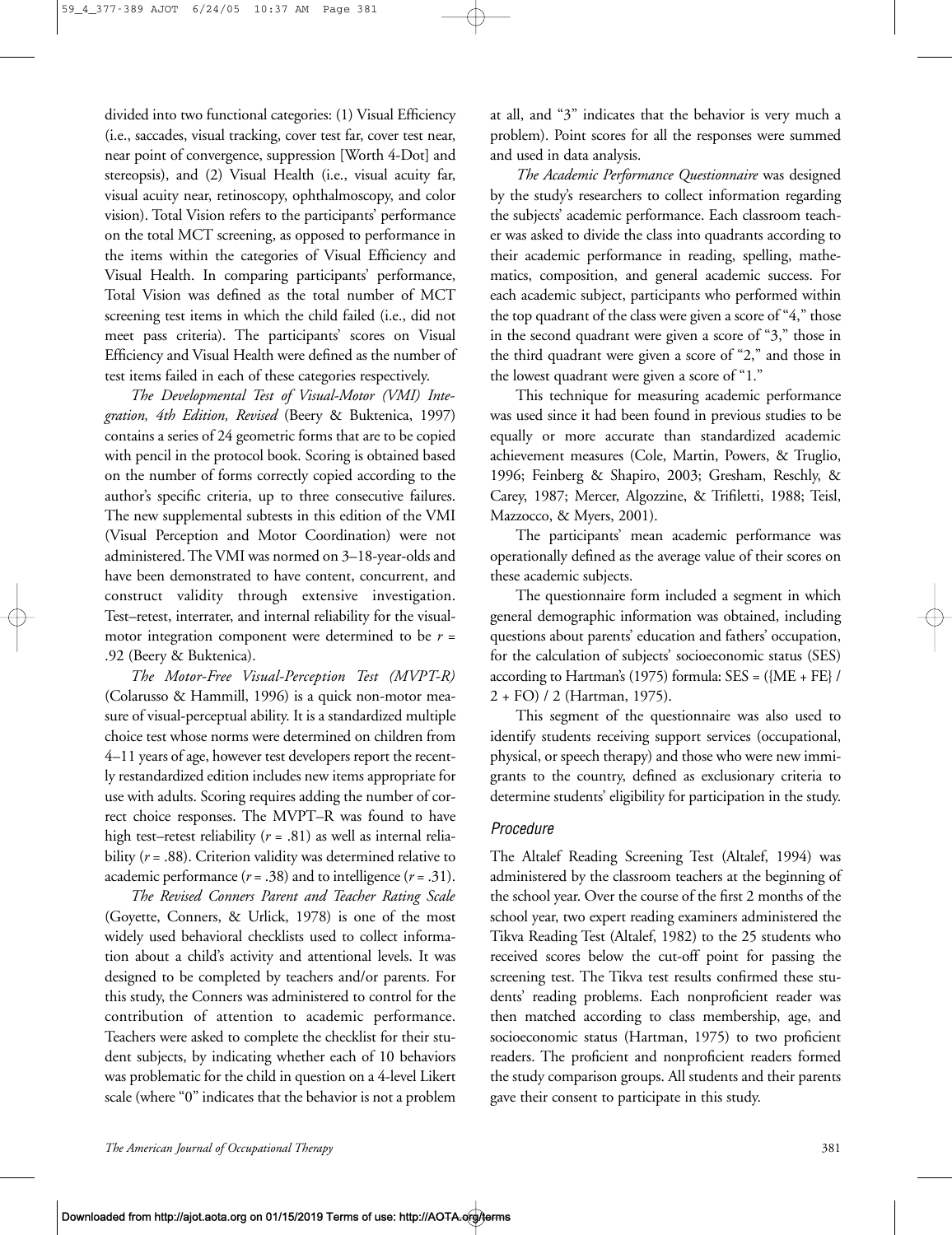All of the 71 students (46 proficient and 25 nonproficient readers) who participated in the study underwent a 1/2-hour visual screening and a 1/2-hour session during which visual-information processing was tested. The MCT (Blum et al., 1959) was administered by fourth-year optometry students under the supervision of experienced optometrists. Any participant who required eyeglasses and did not wear them during the testing procedure was eliminated from the study.

The assessment of visual-information processing (i.e., the MVPT-R, Colarusso & Hammill, 1996, and the visualmotor subtest of the VMI, Beery & Buktenica, 1997) was done by three occupational therapists experienced in pediatric assessment. These tools were administered according to standardized protocol as described in the test manuals.

All of the test administrators were blind as to participants' group placement (proficient or nonproficient reader groups). The tests were administered in a counterbalanced order to control for the effects of participant fatigue. The participants' classroom teachers were asked to complete the Academic Performance Questionnaire as well as the Revised Conners Parent and Teacher Rating Scale (Goyette et al., 1978). The researchers chose this version of the Conners as a result of its relative brevity in order to assure optimal response compliance.

#### *Data Analysis*

Descriptive statistics, including frequencies, group means, and standard deviations, were used to describe the demographic profile of the sample's participants, including their gender, country of origin, father's and mother's years of education, and socioeconomic status. Chi-square analysis was performed to compare between study groups with respect to these variables.

In the first phase of statistical analysis, the performance of proficient readers was compared to that of nonproficient readers in the following areas: (1) vision (scores on the MCT screening including Total Vision, Visual Efficiency, and Visual Health), (2) visual-information processing (scores on the VMI and MVPT), and (3) academic performance (scores on the Academic Performance Questionnaire). For this purpose *t*-test analyses were used.

In the second phase of data analysis, the sample cohort was divided into two groups according to whether members passed the MCT vision screening (i.e., no visual deficits found at all) or failed the MCT vision screening (one or more visual deficits found). *T*-test analyses were then used to compare the group with visual deficits to those without visual deficits in their mean academic performance and vision information processing scores (i.e., VMI and MVPT) (see study design, Table 1).

#### **Table 1. Study Design**

|                                                                                            | <b>Group Comparison Variables</b> |                       |                         |
|--------------------------------------------------------------------------------------------|-----------------------------------|-----------------------|-------------------------|
|                                                                                            |                                   | Academic<br>Perfor-   | Visual-<br>Information  |
| Groups                                                                                     | Vision <sup>2</sup>               | $m$ ance <sup>3</sup> | Processing <sup>4</sup> |
| 1. Proficient Readers ( $n = 46$ ) vs.<br>Nonproficient Readers ( $n = 25$ )               | х                                 |                       | x                       |
| 2. Passed MCT <sup>1</sup> Screening ( $n = 23$ )<br>vs. Failed MCT Screening ( $n = 47$ ) |                                   | x                     | Χ                       |

 $MCT<sup>1</sup>$  = Modified Clinical Technique.

Vision2 refers to all MCT vision screening scores (Total Vision, Visual Efficiency, and Visual Health).

Academic Performance3 refers to scores on Academic Performance Questionnaire.

Visual-Information Processing4 refers to scores on the VMI (The Developmental Test of Visual-Motor Integration), and the MVPT–R (The Motor-Free Visual-Perception Test)–Revised.

Finally, the relative overall occurrence of visual deficits among study participants was calculated. The percentage of all participants who failed one or more of the MCT vision screening items was calculated and reported as failed Total Vision. Then, the percentage of participants who failed items within the categories of Visual Efficiency and Vision Health were calculated and referred to as failing in those categories.

## Results

Participants' scores on the vision-screening test were examined to reveal the occurrence of visual anomalies among the study cohort. It was found that 68% of the children in the total sample failed the MCT screening category of Total Vision. Furthermore, results revealed that 60% of the participants failed the MCT category of Visual Efficiency, and 36% of the children failed the MCT category of Visual Health (see Figure 1).

Results of chi-square analysis indicated that significantly more boys failed Total Vision and Visual Efficiency than did girls  $(\chi^2$  [1,  $N = 71$ ] = 7.12,  $p = .008$ ;  $\chi^2$  [1,  $N = 71$ ] = 5.14,  $p = 0.023$ , respectively). However, no significant differences were found between children who passed and those who failed the MCT visual screening with respect to their socioeconomic status, parents' education, or countries of origin.

A second purpose of this study was to compare the visual skills of children with and without mild reading and academic difficulties. First, we examined whether the group division into proficient and nonproficient readers according to the Altalef Reading Screening Test (Altalef, 1994) and the Tikva Reading Evaluation (Altalef, 1982) was also reflective of their respective academic performance abilities. To do this, the multiple analysis of variance (MANOVA)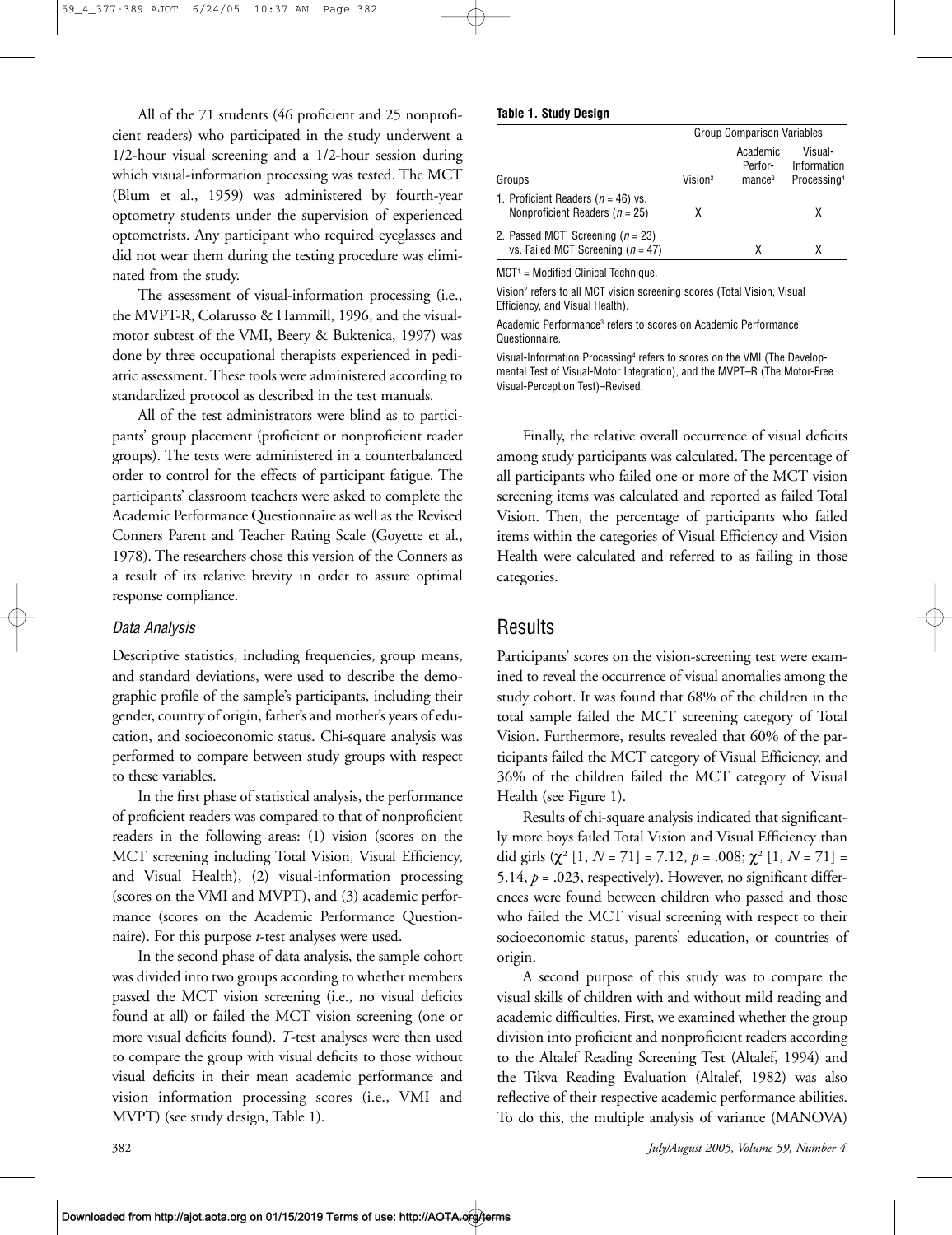

**Figure 1. Results of Modified Clinical Technique (MCT) (***N* **= 71).**

was used to compare the groups' scores on the Academic Performance Questionnaire. Results of this analysis indicated that reading proficiency was also reflective of group differences with respect to scores in academic performance,  $F(1, 69) = 9.37$ ,  $p = .000$ , in the following academic areas: spelling, composition, math, reading, and general academic ability. In addition, to control for the effects of attentional factors on academic performance, the multiple analysis of covariance (MANCOVA) was performed, designating the scores on the Conners Questionnaire as a covariate. Results indicated that these group differences existed irrespective of the participants' scores on the Conners,  $F(1, 62) = 4.5$ ,  $p = .002$ ).

Next, to compare the Visual Efficiency scores between the proficient and nonproficient reading groups, a *t* test was performed. Results indicated that nonproficient readers had significantly poorer Visual Efficiency abilities than proficient readers did (*t* = 2.14, *df* = 68, *p* = .036). In contrast, there were no significant differences between these groups with respect to MCT items reflective of Visual Health (*t* = 0.72, *df* = 68, *p* = .49).

These findings were strengthened by the comparison of the study groups with respect to the referrals made by the optometrists supervising the vision screening of the participants, for further evaluation and follow-up management. It was found that 28% of the nonproficient readers were so referred as opposed to only 4% of the proficient readers. When this data was statistically analyzed through chi-square testing, the results indicated that the differences between the groups were significant,  $\chi^2$  (1,  $N = 71$ ) = 8.78,  $p = .012$ .

An additional *t* test, performed to examine whether the reading groups differed with respect to visual-information processing scores (i.e., the VMI and the MVPT), did not yield any significant differences between them (*t* = 0.75, *df* = 68, *p* = .46 and *t* = 0.54, *df* = 68, *p* = .59, respectively).

Secondary statistical analysis was then performed to strengthen the researchers' contention that children with visual deficits would perform significantly worse than chil-

dren without deficits with respect to overall academic performance and visual-information processing. A *t* test was used to compare the mean academic performance of participants who passed the MCT (Total Vision) and those who failed the MCT (Total Vision). Results indicated that participants who passed the MCT (no visual deficits) had significantly better mean academic scores than those who failed the MCT (had visual deficits)  $(t = 2.11, df = 66,$  $p = .04$ ). Next, participants with visual deficits were compared to those without visual deficits with respect to visualinformation processing scores. Results of *t*-test analysis indicated that children who passed the MCT vision screening performed significantly better on the MVPT than children who failed the MCT ( $t = 1.98$ ,  $df = 69$ ,  $p = .05$ ). In comparison, *t*-test results indicated that no significant differences were found between children who passed the MCT and those who failed the MCT with respect to their scores on the VMI (*t* = 1.23, *df* = 69, *p* = .23).

## **Discussion**

This study afforded an opportunity to collect data regarding the occurrence of visual anomalies in a sample of seventh-grade schoolchildren. This type of information is not frequently reported in the literature, in which most prevalence studies report on frequencies of visual deficits among vision clinic outpatients (Lara, Cacho, Garcia, & Megias, 2001; Scheiman et al., 1996), children with disabilities (Johnson et al., 1996; Johnson, Blair, & Zaba, 2000; Koslowe, 1995), or from other populations at risk (Festinger, & Duckman, 2000; Mozlin, 2001). Results of the visual screening of the participants in the current study revealed that over half of the children failed the MCT vision screening, with a similar percentage failing in the Visual Efficiency items of the screening. Even among the proficient readers, a high percentage revealed visual deficits (see Figure 1).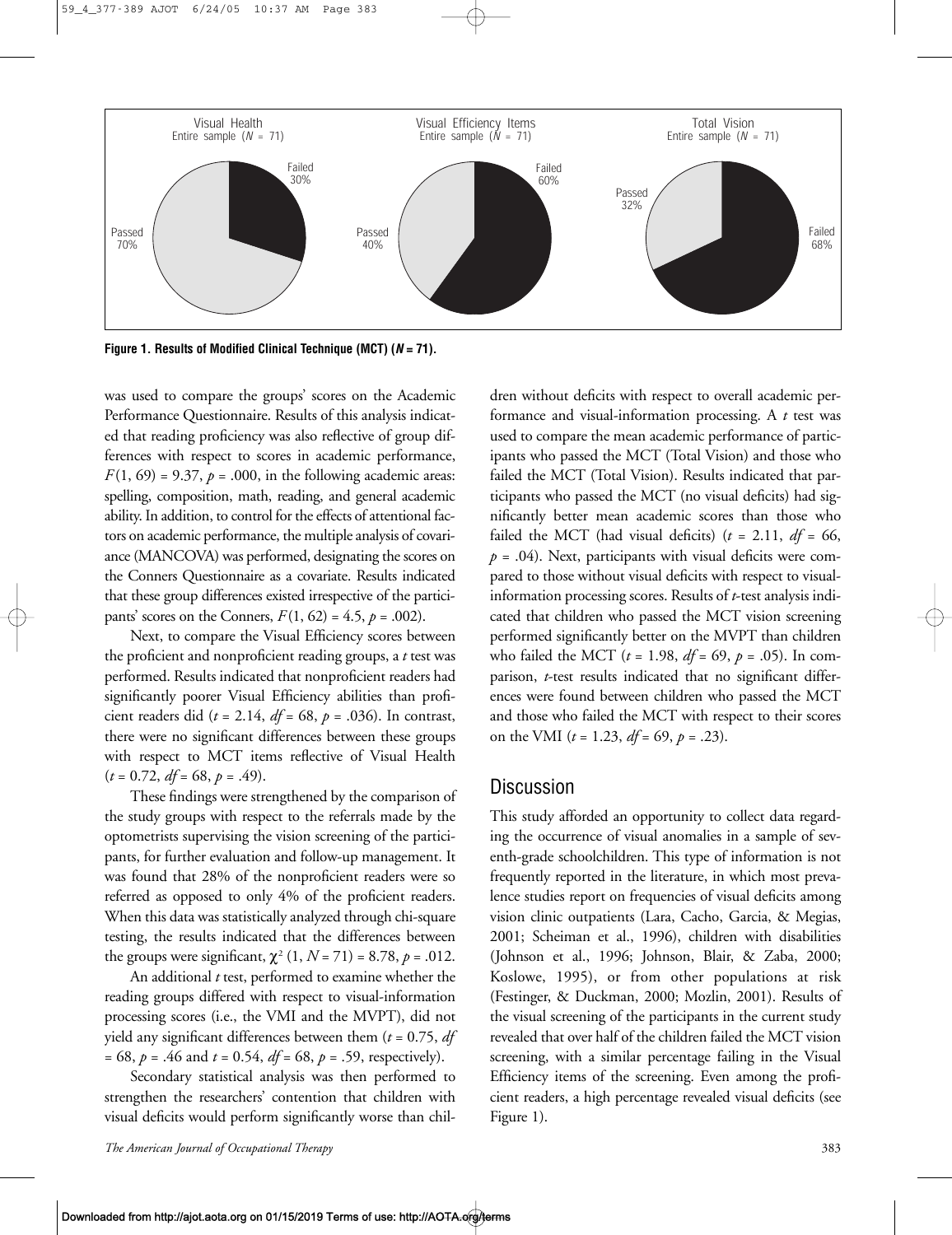A review of the relevant literature revealed that in a study performed by Hammond and Schmidt (1986), in which 483 typical schoolchildren 5–13 years of age were screened with the MCT, over 50% of their subjects failed the MCT and 45% failed in Visual Efficiency items. In addition, Koslowe (1991) screened a sample of 34 thirdgrade schoolchildren using the MCT, and reported that 41% failed the binocular portion, consisting of the items categorized as Visual Efficiency items in the current study. These robust findings, in addition to those reported for the participants in the current study, suggest that visual deficits may be fairly common among schoolchildren. It is important to note that although the socioeconomic background of the community tested might sometimes lead to less than average health and vision care (Johnson et al., 1996; Krumholtz, 2001; Zaba, 2001), it is doubtful to have played a role in this study sample since our demographic data indicated that participants were from middle- to upper-middleclass households, and considering that our participants have free access to governmentally subsidized health care.

Given the fact that vision is considered by some to be a primary tool through which learning takes place (Richards, 1984; Zaba, 2001), such information is vital to occupational therapists and educators whose responsibilities involve the understanding, identification, and management of factors that may affect children's ability to perform in school. This is particularly true of visual deficits, since a tremendous amount of stress is placed on the visual system for over 70% of a typical school day (Ritty et al., 1993).

This study also reports that over one third of the participants failed in Visual Health items of the visual screening. This finding is telling, since one would expect seventhgrade children to have undergone basic visual exams in which these types of vision problems should be identifiable. The fact that so many children with uncorrected vision problems were found in the current study is an issue of concern, since the ability to accurately and automatically take in visual input may influence the development of efficient visual-information acquisition and/or perceptual processing (American Academy of Optometry and American Optometric Association, 1999; Peachey, 1991; Schmidt, 1990). In fact, in a recently published article, Castanes (2003) reports that up to 80% of preschoolers do not receive an eye exam and that many "back to school" physical exams fail to test for common vision disorders. Thus, the findings of the current study are in line with the suggestion of researchers that traditional models of vision screening through routine pediatric exams and school nurse vision screenings may not be meeting the needs of all children as well as they should (Castanes; Krumhotz, 1996; Mozlin, 2001; Schmidt, 1990).

With respect to possible associations between visual status and the demographic variables of this study, the results of chi-square analysis revealed that significantly more boys than girls among the participants were found to have visual deficits, including specifically Visual Efficiency deficits. No studies were found in the literature from which to extrapolate a direct interpretation of this finding, suggesting this to be an issue to be explored in future research. However, these findings are in line with those individuals who suggest that a higher prevalence of boys are found to be diagnosed with a variety of developmental disabilities than girls (Cermak, Gubbay, & Larkin, 2002).

Another major finding was the significant differences found between the proficient and nonproficient reader groups in their respective scores on MCT Visual Efficiency items. The functional significance of this finding was revealed by the results of MANOVA analysis, in which it was found that proficient readers performed significantly better academically than nonproficient readers. In fact, proficient readers performed significantly better in academic performance than did nonproficient readers , even when scores on the Conners rating scale were included as covariates in a MANCOVA procedure, indicating that attention was not a confounding variable. Thus, the study's findings that nonproficient readers have significantly more visual deficits than proficient readers, seems to have implications with respect to general academic functioning, a most important occupational component of the school-age child's daily life.

The literature on the subject of reading and vision is replete with controversy. However, the results of this study are consistent with those of other investigators who found that children with reading problems have a higher prevalence of deficient visual efficiency skills, such as oculomotor (Brodney et al., 2001; Eden et al., 1994; Kulp & Schmidt, 1996; Maples & Ficklin, 1990), accommodative (Evans, Drasdo, & Richards, 1996; Scheiman, 1997), and binocular visual skills (Koslowe, 1995; Krumholtz, 2001), than do children who are proficient readers. It should be noted that most of the studies cited above involved the investigation of children who have a history of diagnosed learning problems, including dyslexia, whereas this study was performed with a sample of children who did not receive supportive services, including remedial education, occupational, physical, or speech therapy. Thus, if learning difficulties existed among the current study participants, they were probably relatively mild. The fact that visual anomalies were related to reading ability as well as general academic performance in this study strengthens the importance of examining the visual function and efficiency of school-age children who demonstrate difficulty in performing educational tasks (Fahle & Luberichs, 1995).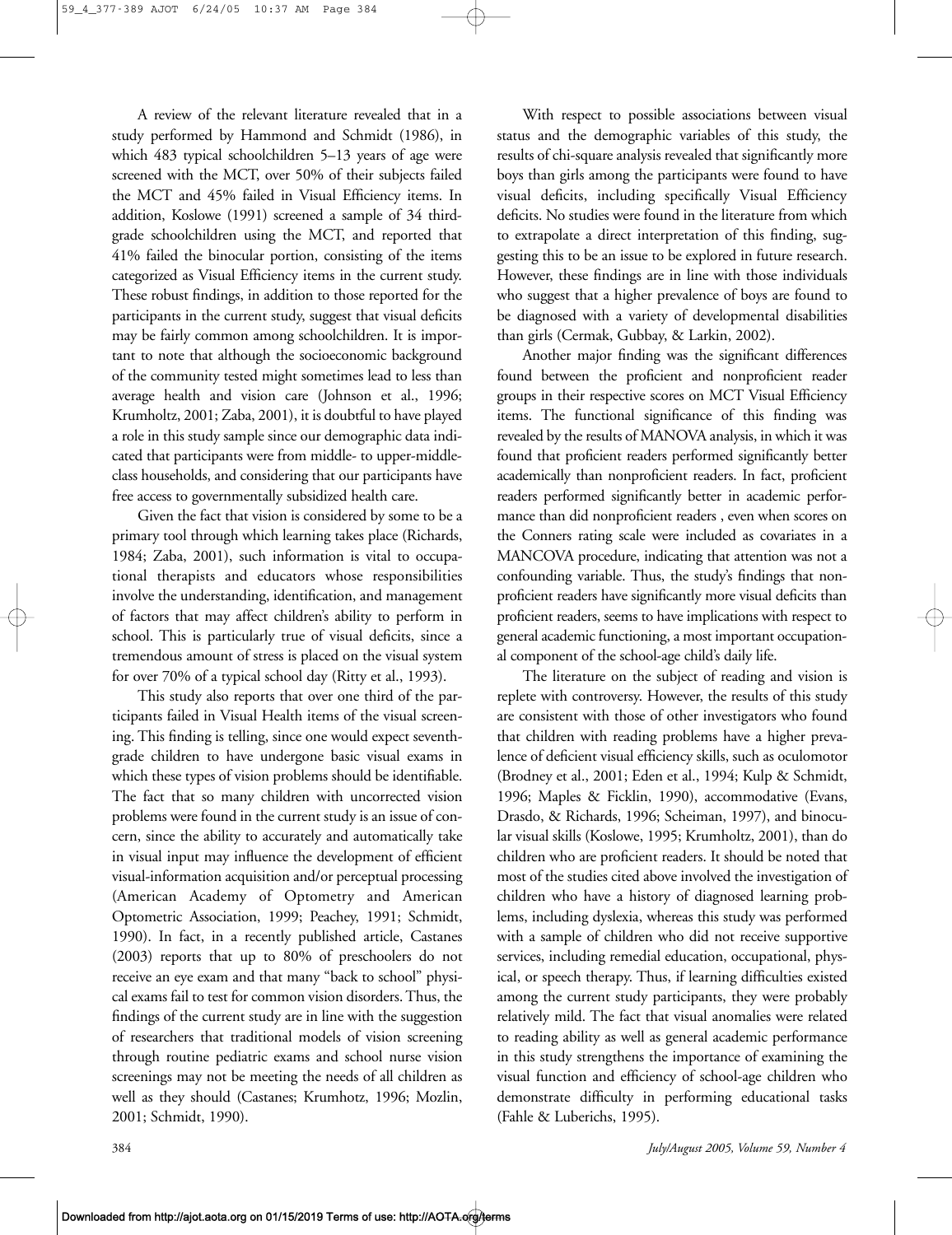Another finding of this study was that *t*-test analysis did not reveal significant difference in the visual-information processing test scores between proficient readers and nonproficient readers. A possible explanation for these findings involves the developmental aspects of the variables being examined. Since the task demands of reading proficiency vary as a child progresses through school, the relationship between "vision" and "reading" changes as well (Schneck & Lemer, 1993). Several investigators who believe that visualinformation processing plays a role in reading achievement, have stated that its role is more significant among younger children in the early school grades (Kavale, 1982). In fact, when Solan and Mozlin (1986) examined the perceptualmotor skills of typical schoolchildren in kindergarten–second grade, they found that over 50% of the variations in learning readiness in kindergarten and reading vocabulary in grade one could be explained by differences in the perceptual abilities of the children. By the end of second grade, however, the correlation between perceptual-task scores and reading vocabulary was much reduced and accounted for only 25% of the variance. The authors suggest that once children have completed second grade, language and other higher level cognitive skills begin to be more significant factors in learning to read. The findings of the current study are in line with this view.

The next focus of this research was to compare the children who passed the MCT vision screening (indicating they had no visual deficits) to those who failed the MCT vision screening (indicating they had visual deficits) with respect to mean academic performance and visual-information processing scores. *T*-test analysis revealed that children who passed the vision screening performed significantly better in mean academic performance than those who failed the vision screening. This finding strengthens the suggestion that when basic visual skills do not function optimally, it may have implications not only for reading ability, but for overall academic functioning as well.

Additionally, the current study's findings revealed that children who failed the MCT vision screening performed significantly worse than did those children who passed the MCT on the MVPT–R test of visual perception. In contrast, the data indicated that no significant differences existed between these children with respect to VMI scores. The literature regarding the relationship between basic visual skills and visual-information processing is sparse and has yielded mixed results. Hoffman (1982) attempted to show that a connection between these abilities exists by providing vision therapy to children with accommodative difficulties and comparing their performance on visual-motor and visual-perceptual skills before and after this intervention. The subjects were divided into three age groups: 5–7.11 years, 8–10.11 years, and 11–13.11 years. Results indicated that the subjects in the 5–7.11 year age group demonstrated significant improvement in visual-perceptual and visual-motor integration test scores. Hoffman suggests that visual inefficiency may affect the perceptual development of children in this age group. However, those results differ from those of Brodney and colleagues (2001), who found that although a course of vision therapy improved the visual efficiency skills of the 30 children (first–fifth graders) in their study sample, there were no significant improvements on either the visual perception test or the VMI as a result of the therapy. The authors suggested that, had the vision therapy been continued for a longer period of time, the visual-information processing skills might have begun to show improvement. In yet another related study, Jongmans and colleagues (1996) found that in 6-year-old children who had been born prematurely, a significant association existed between results of binocular vision assessments and performance on the VMI. However, as their study included participants at risk for subtle neurological deficits, it is difficult to compare those results with those obtained in the current study, in which typical children were investigated. With respect to the current study, it is possible that the presence or absence of visual deficits did not result in significantly different scores on the VMI may reflect the age of the subjects investigated, as was suggested by Hoffman (1982). However, it is clear that this is an area in which more research needs to be conducted in order to improve our understanding the nature of the relationship between these variables.

Finally, an interesting finding was that although significant differences were found in the MVPT–R scores between children who passed the MCT screening (no visual deficits) and those who failed the MCT (had visual deficits), no such differences were found for VMI scores between these participants. The explanation for these results may lie in the design of these respective instruments. Specifically, the MVPT–R requires the individual to visually scan a variety of figures of varying complexities arranged in a horizontal row across each test plate. In contrast, the VMI allows for the individual examination of only one visual form at a time, which is presented within a box with a clear black outline. It is possible to speculate that, in part, the specific findings of the current study reflect the need to visually discriminate and scan back and forth between the multiple figures on the test plates of the MVPT, whereas these visual skills are not emphasized as much in the performance of the VMI. In fact, this suggestion is supported by Locher and Worms (1981), in which they found qualitative differences in the visual scanning patterns of children with certain types of perceptual impairments in their performance on the MVPT–R. Caution must be exercised in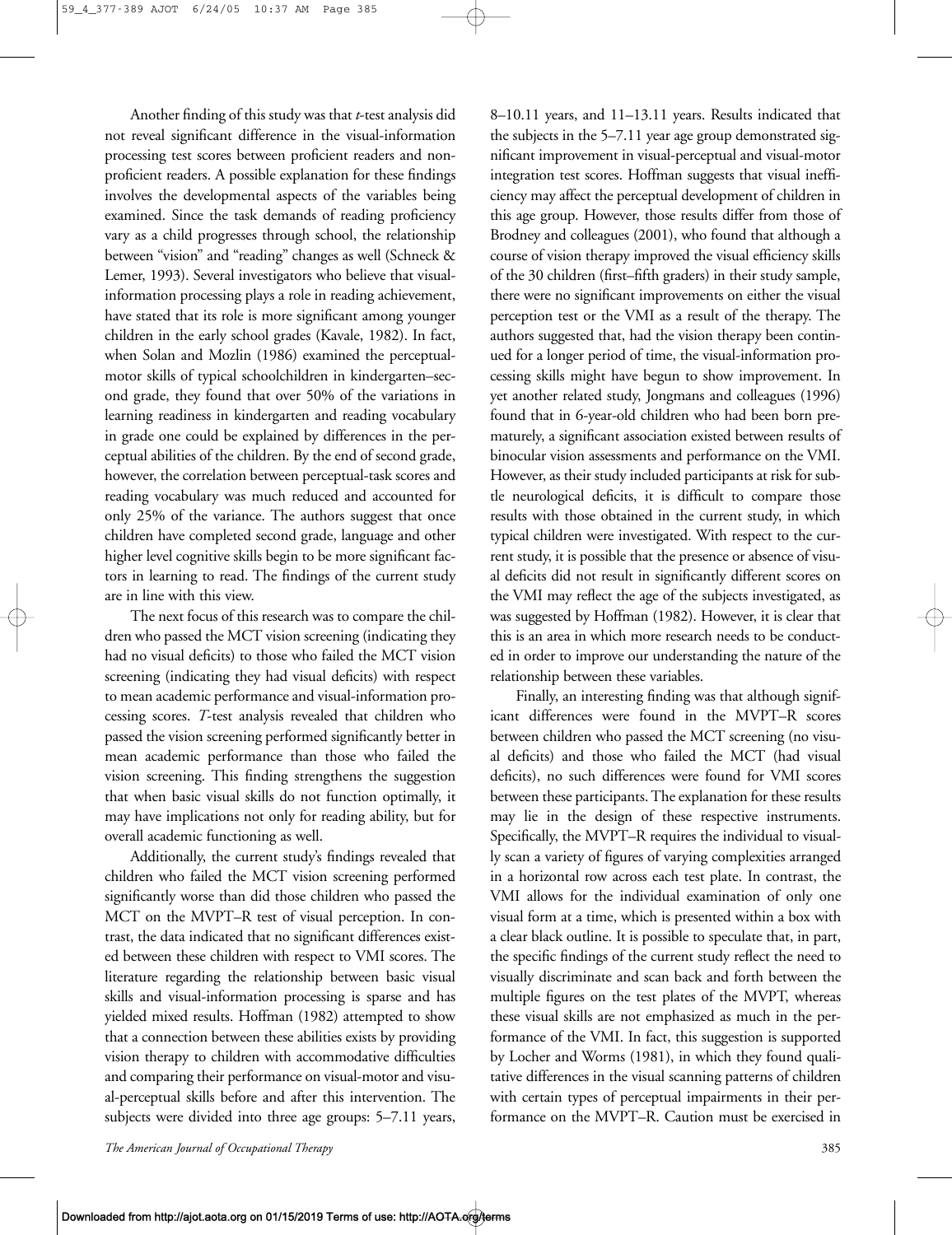generalizing the results of the study since the participants represent a convenience sample of seventh-grade students from a single middle school. This type of subject selection, combined with the relatively limited number of participants, means that the findings derived are not necessarily representative of the total population. A larger sample, in which participants are selected according to randomized sampling procedures, would increase our ability of researchers to extrapolate from the findings. Furthermore, as a result of the possibility of incurring type I or II errors when utilizing *t*-test analyses in group comparisons, the results of our study should be interpreted cautiously.

It is also recognized that factors other than those accounted for in this research can impact on children's academic achievement. These may include IQ, emotional status, the specific values regarding education imbued upon children in their home environment, and motivation. Thus, these factors may have played a role in enabling some children to overcome the effects of subtle visual deficits in their academic performance, or as limiting factors that aggravated the effects of such deficits. Nonetheless, the results of this study suggest that at least for some seventh-grade students who do not suffer from significant learning or medical impairment, visual-efficiency dysfunctions should be considered as a factor that contributes to below than expected academic performance.

Also, it should be noted that the MCT was administered to the participants as soon as the school day began. Since several studies have indicated that fatigue can result in symptoms derived from the breakdown of visual abilities and visually related stress (Birnbaum, 1993; Krumholtz, 1996, 2001; Mozlin, 2001), it is possible that, had the assessment been done later in the school day, more significant visual efficiency findings would have been discovered. This may suggest that the results of the screening were relatively conservative. Future research could take this factor into consideration by assessing for visual function after students have had to spend time completing reading and other academic tasks that place stress on the visual system. Such symptoms include headaches, eyestrain, occasional double vision, and avoidance of prolonged reading or writing tasks (Scheiman, 1997; Simons, 1993).

# Conclusions and Implications

This study's findings suggest that screening for visual efficiency status may be warranted, at least with respect to children with unexplained difficulty in coping with the reading demands placed on them for school learning. Indeed, this suggestion is supported by the finding that in this study, children who passed the MCT vision screening achieved

significantly better mean academic performance than did those children who failed the MCT.

Although a screening performed by the occupational therapist is not a substitute for a comprehensive examination by a vision professional, it can help establish the need for such an examination and also help the therapist to plan his or her therapy program taking vision into consideration. Furthermore, if and when visual deficits have been properly diagnosed, the therapist could develop supportive, compensatory, and/or instructional strategies to help improve the child's performance within his visual capacities (Scheiman, 1997; Schneck, 2001).

Another finding of this study was that children who passed the MCT vision screening achieved significantly better scores on the MVPT–R test of visual perception. This suggests that, for children with poor MVPT–R test scores, clinicians should consider that visual efficiency skills may have influenced the scores. It may be prudent for them to consider referring such children to a vision care specialist for assessment before proceeding with therapy to enhance visual-perception performance. This suggestion is especially relevant given the relatively high percentage of participants in this study who were found to have visual deficits. It is hoped that the results of this study will provide a basis for further research on this topic and, in addition, serve to facilitate the clinical reasoning process of pediatric clinicians who service school-age children.**▲**

# References

- Altalef, N. (1994). *Reading screening test.* Jerusalem, Israel: Henrietta Szold Institute, Israeli National Center of Behavioral Sciences and Pedagoguery Administration.
- Altalef, N. (1982). *Tikva reading test*. Jerusalem, Israel: Shiluvim, the Israeli Center for Educational Evaluation.
- American Academy of Optometry and the American Optometric Association. (1999). Joint statement: Vision therapy— Information for health care and other allied professionals. *Optometry and Vision Science, 76*(11), 739–740.
- American Academy of Pediatrics Committee on Children With Disabilities, the American Association for Pediatric Ophthalmology and Strabismus, and American Academy of Ophthalmology. (1992). Learning disabilities, dyslexia, and vision. *Pediatrics, 90*(1 Pt. 1), 124–126.
- American Occupational Therapy Association. (2002). Occupational therapy practice framework: Domain and process. *American Journal of Occupational Therapy, 56,* 609–639.
- Ayres, A. J. (1979). *Sensory integration and the child*. Los Angeles: Western Psychological Services.
- Beery, K. E. (1989). *The Beery-Buktenica Developmental Test of Visual-Motor Integration.* Parsippany, NJ: Modern Curriculum Press.
- Beery, K. E., & Buktenica, N. (1997). *The Beery-Buktenica Developmental Test of Visual-Motor Integration (test manual).* Cleveland, OH: Modern Curriculum Press.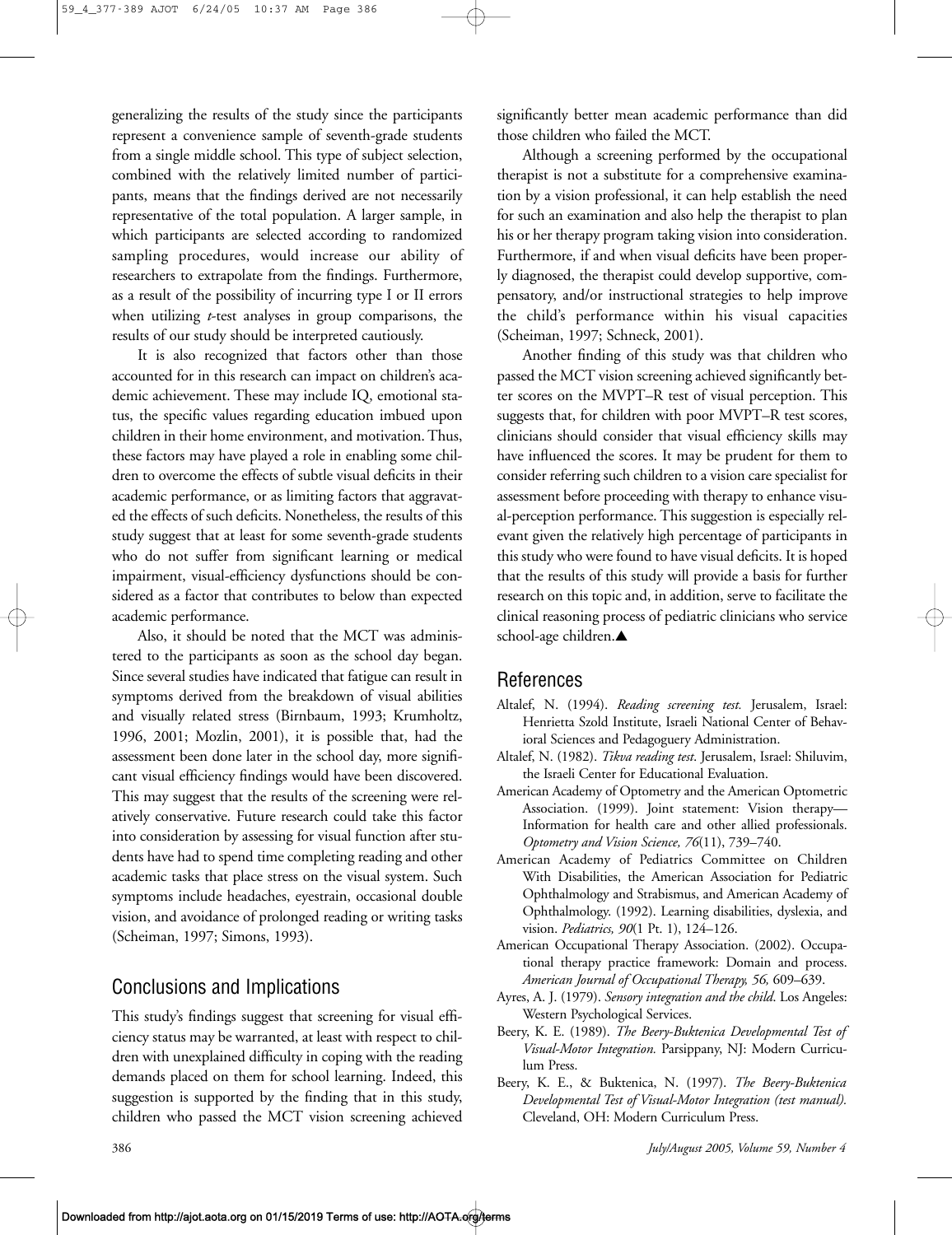- Birnbaum, M. H. (1984). Nearpoint visual stress: A physiological model. *Journal of the American Optometric Association, 55*(11), 825–835.
- Birnbaum, M. H. (1993). Vision disorders frequently interfere with reading and learning: They should be diagnosed and treated. *Journal of Behavioral Optometry, 4*(3), 66–71.
- Blum, H. L., Peters, H. B., & Bettman, J. W. (1959). *Vision screening for elementary schools: The Orinda Study.* Berkeley, CA: University of California Press.
- Bouska, M. (1991). Forward to the issue "vision and performance." *Occupational Therapy Practice, 3*(1), pp. v–vi.
- Bouska, M. J., & Galloway, M. (1991). Primary visual deficits in adults with brain damage: Management in occupational therapy. *Occupational Therapy Practice, 3*(1), 1–11.
- Bowan, M. D. (2002). Learning disabilities, dyslexia, and vision: A subject review. *Optometry, 73*(9), 553–575.
- Brody, J. E. (1993, March 11). Vigilance for problems with a child's vision is vital. *New York Times*, p. C16.
- Brodney, A. C., Pozil, R., Mallinson, K., & Kehoe, P. (2001). Vision therapy in a school setting. *Journal of Behavioral Optometry, 12*(4), 99–103.
- Bullimore, M. A., & Gilmartin, B. (1988). The accommodative response, refractive error and mental effort: 1. the sympathetic nervous system. *Documenta Ophthalmologica, 69*(4), 385–397.
- Case-Smith, J., Rogers, J., & Haas-Johnson, J. (1996). Schoolbased occupational therapy. In J. Case-Smith, A. S. Allen, & P. N. Pratt (Eds.), *Occupational therapy for children* (pp. 757–789). St. Louis, MO: Mosby-Year Book.
- Castanes, M. S. (2003). The underutilization of vision screening among preschool children. *Binocular Vision and Strabismus Quarterly, 18*(4), 217–232.
- Cermak, S. A., Gubbay, S. S., & Larkin, D. (2002). What is developmental coordination disorder? In S. A. Cermak & D. Larkin (Eds.), *Developmental coordination disorder* (pp. 2–22). Albany, NY: Delmar.
- Chaikin, L. E., & Downing-Baum, S. (1997). Functional visual skills. In M. Gentile (Ed.), *Functional visual behavior: A therapist's guide to evaluation and treatment options* (pp. 105–130). Bethesda, MD: American Occupational Therapy Association.
- Chu, S. (1997). Occupational therapy for children with handwriting difficulties: A framework for evaluation and treatment*. British Journal of Occupational Therapy, 60*(12), 514–520.
- Clark, F., Mailloux, Z., Parham, L. D., & Primeau, L. A. (1991). Statement: Occupational therapy provision for children with learning disabilities and/or mild to moderate perceptual and motor deficits. *American Journal of Occupational Therapy, 45*(12), 1069–1074.
- Colarusso, R. P., & Hammill, D. D. (1996). *Motor-Free Visual Perceptual Test, Revised.* Novato, CA: Academic Therapy Press.
- Cole, D. A., Martin, J. M., Powers, B., & Truglio, R. (1996). Modeling causal relations between academic and social competence and depression. *Journal of Abnormal Psychology, 105,* 258–270.
- Cooper, J., Feldman, J., Selenow, A., Fair, R., Buccerio, F., MacDonald, D., et al. (1987). Reduction of asthenopia after

accommodative facility training. *American Journal of Optometry and Physiological Optics, 64*(6), 430–436.

- Daniels, L. E., & Ryley, C. (1991). Visual perceptual and visualmotor performance in children with psychiatric disorders. *Canadian Journal of Occupational Therapy, 58*(3), 137–141.
- Dunn, W. (1992). Assessing human performance related to brain function. In C. B. Royeen (Ed.), *Neuroscience foundations of human performance* (Lesson 12). Rockville, MD: American Occupational Therapy Association.
- Dunn, W. (2000). Best practice occupational therapy assessment. In W. Dunn (Ed.), *Best practice occupational therapy in community service with children and families* (pp. 79–109). Thorofare, NJ: Slack.
- Eden, G. F., Stein, J. F., Wood, M. H., & Wood, F. B. (1994). Differences in eye movements and reading problems in dyslexic and normal children*. Vision Research, 34*(10), 1345–1358.
- Erhardt, R. P. (1987). Sequential levels in the visual-motor development of a child with cerebral palsy. *American Journal of Occupational Therapy, 41*(1), 43–49.
- Erhardt, R. P. (1990)*. Developmental visual dysfunction: Models for assessment and management.* San Antonio, TX: Therapy Skill Builders.
- Erhardt, R. P., & Duckman, R. H. (1997). Visual-perceptualmotor dysfunction: Effects on eye–hand coordination and skill development. In M. Gentile (Ed.), *Functional visual behavior: A therapist's guide to evaluation and treatment options* (pp. 133–196). Bethesda, MD: American Occupational Therapy Association.
- Evans, B. J., Drasdo, N., & Richards, I. L. (1996). Dyslexia: the link with visual deficits. *Ophthalmic Physiological Optics, 16*(1), 3–10.
- Fahle, M., & Luberichs, J. (1995). Extension of a recent therapy for dyslexia. *German Journal of Ophthalmology, 4*, 350–354.
- Farrar, R., Call, M., & Maples, W. C. (2001). A comparison of the visual symptoms between ADD/ADHD and normal children. *Optometry, 72*(7) 441–451.
- Feinberg, A. B., & Shapiro, E. S. (2003). Accuracy of teacher judgment in predicting reading fluency. *School Psychology Quarterly, 18*, 52–65.
- Festinger, T., & Duckman, R. (2000). Seeing and hearing: Vision and audiology status of foster children in New York City. *Journal of Behavioral Optometry, 11*, 59–67.
- Garzia, R. (1994). The relationship between visual efficiency problems and learning. In M. M. Scheiman & M. W. Rouse (Eds.), *Optometric management of learning-related vision problems* (pp. 153–178). St. Louis, MO: Mosby.
- Getman, G. (1984). *How to develop your child's intelligence* (8th ed). Irvine, CA: Research Publications.
- Gilligan, M. B., Mayberry, W., Stewart, L., Kenyon, P., & Gaebler, C. (1981). Measurement of ocular pursuits in normal children. *American Journal of Occupational Therapy, 35,* 249–255.
- Goyette, C. H., Conners, C. K., & Urlick, R. F. (1978). Normative data on the revised Conners Parent and Teacher Rating Scales. *Journal of Abnormal Child Psychology, 6,* 221–236.
- Gresham, F. M., Reschly, D. J., & Carey, M. P. (1987). Teachers as "tests": Classification accuracy and concurrent validation in the identification of learning disabled children. *School Psychology Review, 16,* 543–553.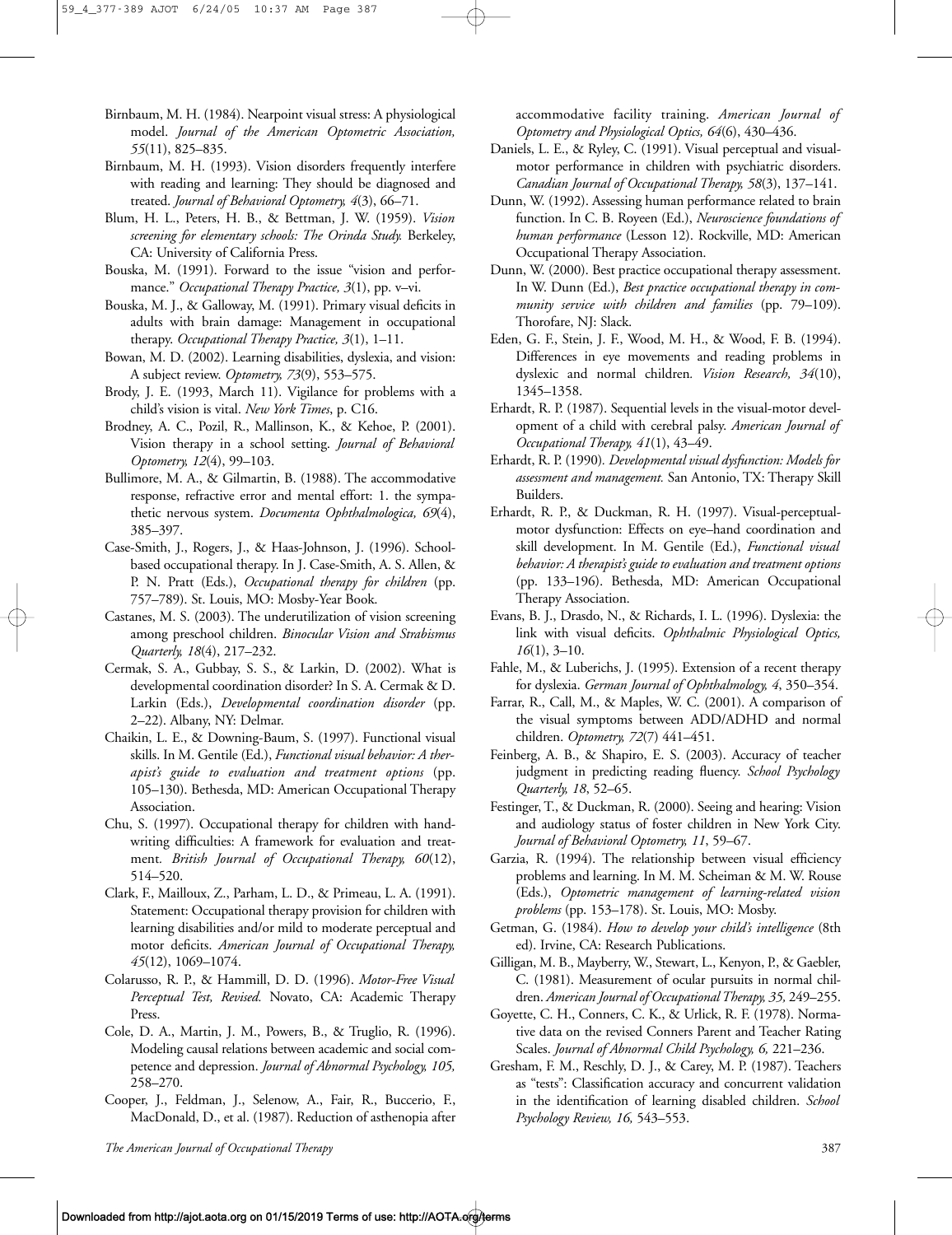- Grisham, J. D., Sheppard, M. M., & Tran, W. U. (1993). Visual symptoms and reading performance. *Optometry and Vision Science, 70*(5), 384–391.
- Hammond, R. S., & Schmidt, P. P. (1986). A Random Dot E Stereogram for the vision screening of children. *Archives of Ophthalmology, 104*, 54–60.
- Hanft, B. E., & Place, P. A. (1996). *The consulting therapist: A guide for OTs and PTs in schools* (pp. 15–33). San Antonio, TX: Therapy Skill Builders.
- Hartman, M. (1975). *Prestige grading of occupations with sociologists as judges*. Paper presented at the 70th meeting of the American Sociological Association. Chicago.
- Hoffman, L. G. (1982). The effect of accommodative deficiencies on the development level of perceptual skill. *American Journal of Optometry and Physiological Optics, 59*, 254–262.
- Horowitz, L. J., Oosterveld, W. J., & Adrichem, R. (1993). Effectiveness of sensory integration therapy on smooth pursuits and organization time in children*. Padiatric Grenzgeh, 31*, 331–344.
- Johnson, R., Blair, R., & Zaba, J. (2000). The visual screening of Title I reading students. *Journal of Behavioral Optometry, 11*(1), 3–6.
- Johnson, R. A., Nottingham, D., Stratton, R., & Zaba, J. N. (1996). The vision screening of academically and behaviorally at-risk pupils. *Journal of Behavioral Optometry, 7*(2), 39–42.
- Jongmans, M., Mercuri, E., Henderson, S., de Vries, L., Sonksen, P., & Dubowitz, M. (1996). Visual function of prematurely born children with and without perceptual-motor difficulties. *Early Human Development, 45*, 73–82.
- Kavale, K. (1982). Meta-analysis of the relationship between visual perceptual skills and reading achievement. *Journal of Learning Disabilities, 15*(1), 42–51.
- Kimball, J. G. (1999). Sensory integration frame of reference: Postulates regarding change and application to practice. In P. Kramer & J. Hinojosa (Eds.), *Frames of reference for pediatric occupational therapy* (2nd ed., pp. 169–205). Philadelphia: Lippincott Williams & Wilkins.
- Koslowe, K. C. (1991). Binocular vision, coding tests and classroom achievement. *Journal of Behavioral Optometry, 2*(1), 16–19.
- Koslowe, K. C. (1995). Optometric services in a reading disability clinic: Initial results. *Journal of Behavioral Optometry, 6*(3), 67–69.
- Kramer, P., & Hinojosa, J. (1999). Domain of concern of occupational therapy: Relevance to pediatric practice. *Frames of reference for pediatric occupational therapy* (2nd ed., pp. 9–27). Philadelphia: Lippincott Williams & Wilkins.
- Krumholtz, I. (1996). Results of a pediatric vision screening program*. Journal of Behavioral Optometry, 7*(5), 127–129.
- Krumholtz, I. (2001). Results from a pediatric vision screening and its ability to predict academic performance. *Optometry, 71*(7), 426–430.
- Kulp, M. T., & Schmidt, P. P. (1996). Visual predictors of reading performance in kindergarten and first grade children. *Optometric Vision Science, 73*(4), 255–262.
- Lara, F., Cacho, P., Garcia, A., & Megias, R. (2001). General binocular disorders: Prevalence in a clinic population. *Ophthalmic Physiological Optics, 21*(1), 70–74.
- Locher, P. J., & Worms, P. F. (1981). Visual scanning strategies of perceptually impaired and normal children viewing the Motor-Free Visual Perception Test. *Journal of Learning Disabilities, 14*(7), 416–419.
- Maples, W. C. (2003). Visual factors that significantly impact academic performance, *Optometry, 74*(2), 74.
- Maples, W. C., & Ficklin, T. (1990). Comparison of eye movement skills between above average and below average readers. *Journal of Behavioral Optometry, 1*(4), 87–91.
- McHale, K., & Cermak, S. A. (1992). Fine motor activities in elementary school: Preliminary findings and provisional implications for children with fine motor problems. *American Journal of Occupational Therapy, 46*, 898–903.
- McLaughlin, P. J., & Wehman, P. (1992). Preface. In P. J. McLaughlin & P. Wehman (Eds.), *Developmental disabilities: A handbook for best practices* (pp. xiii–xvi). Stoneham, MA: Butterworth-Heinemann.
- Mercer, C. D., Algozzine, B., & Trifiletti, J. (1988). Early identification: An analysis of the research. *Learning Disability Quarterly, 11,* 176–188.
- Moore, J. (1996). The visual system and engagement in occupation. *Journal of Occupational Science: Australia, 3*(1), 16–17.
- Mozlin, R. (2001). Poverty, neurodevelopment and vision: A demonstration project with an adolescent population. *Journal of Behavioral Optometry, 3,* 71–74.
- Peachey, G. T. (1991). Minimum attention model for understanding the development of efficient visual function. *Journal of Behavioral Optometry, 2*(8), 199–206.
- Perreault, R. (1992). The effects of visual stress on eye movements and comprehension while reading. *Journal of Optometric Vision Development, 23,* 27–38.
- Peters, H. B. (1984). The Orinda Study. *American Journal of Optometry and Physiological Optics, 61*(6), 361–363.
- Powls, A., Botting, N., Cooke, R. W. I., Stephenson, G., & Marlow, N. (1997). Visual impairment in very low birth weight children. *Archives of Disease in Childhood, 76,* F82–F87.
- Poynter, H. L., Schor, C., Haynes, H. M., & Hirsch, J. (1982). Oculomotor functions in reading disability. *American Journal of Optometric Physiological Optics, 59*(2), 116–127.
- Preslan, M. W., & Novak, A. (1996). Baltimore Vision Screening Project. *Ophthalmology, 103*(1), 105–109.
- Richards, R. G. (1984). *VSA—Visual skills appraisal: Appraisal of visual performance and coordinated classroom activities, manual*. Novato, CA: Academic Therapy.
- Ritty, M. J., Solan, H. A., & Cool, S. J. (1993). Visual and sensory-motor functioning in the classroom: A preliminary report of ergonomic demands. *Journal of the American Optometric Association, 64,* 238–244.
- Roley, S. S., & Schneck, C. (2001). Sensory integration and visual deficits, including blindness. In S. S. Roley, E. I. Blanche, & R. C. Schaaf (Eds.), *Understanding the nature of sensory integration with diverse populations* (pp. 313–344). San Antonia, TX: Therapy Skill Builders.
- Rouse, M. W., Borsting, E., Hyman, L., Hussein, M., Cotter, S. A., Flynn, M., et al. (1999). Frequency of convergence insufficiency among fifth and sixth graders. *Optometry and Vision Science, 76*(9), 643–649.
- Scheiman, M. (1997). *Understanding and managing vision deficits: A guide for occupational therapists*. Thorofare, NJ: Slack.